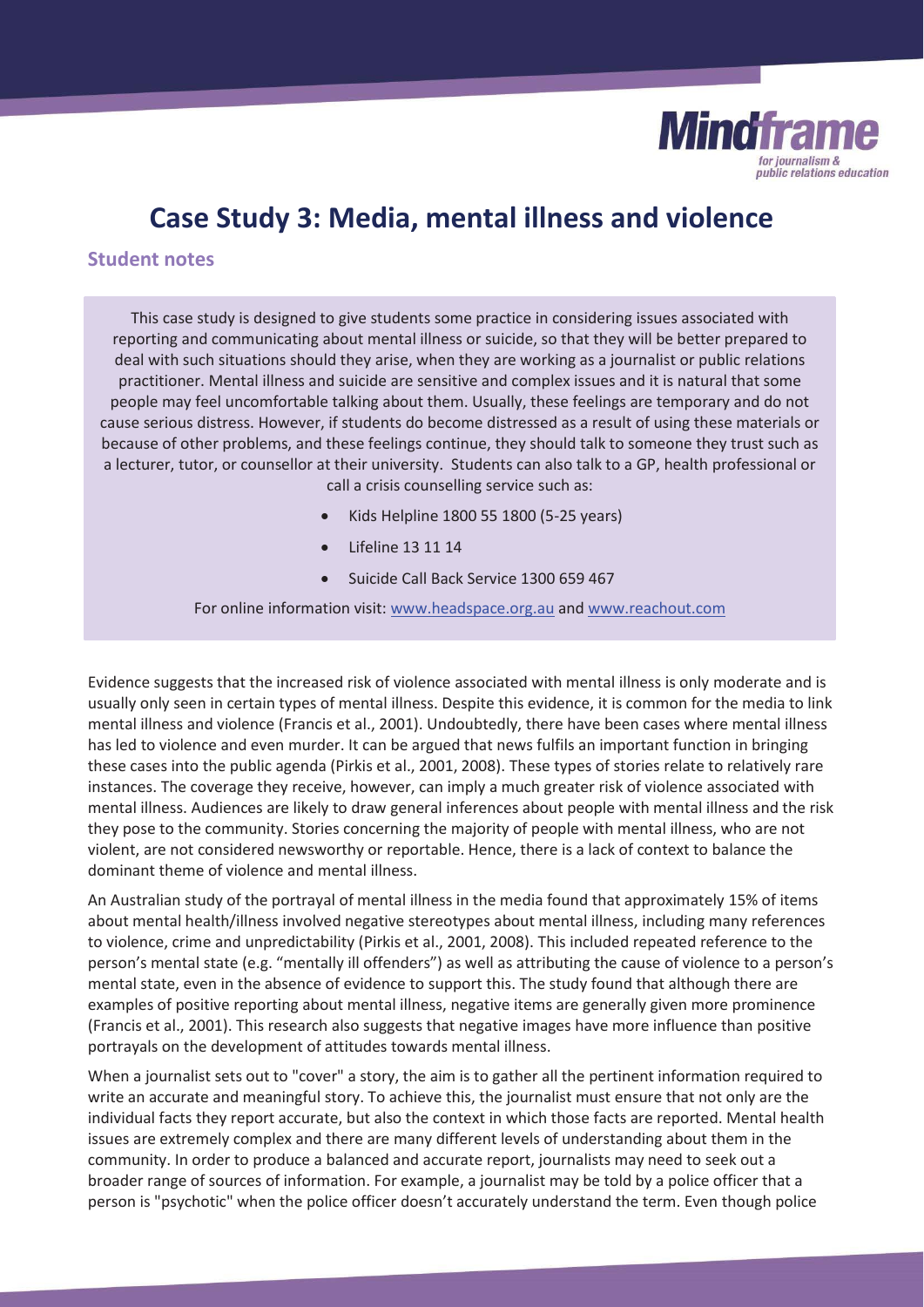

and courts are important sources of news, especially crime, this type of information should be confirmed by a medical source. Journalists and editors must also seriously consider whether a person's mental illness has significant relevance to the story.

## **The case study materials**

This case study consists of a comprehensive collection of materials relating to the escape of Neville Garden, a man convicted of murder, from a psychiatric hospital whilst on day leave.

The materials are provided in six separate files:

- Media releases from the Victorian Police about Neville Garden's escape and his return to custody
- News reports from March 27-28
- News reports from March 29-30
- Editorials and opinion columns about Neville Garden and broader issues associated with his escape from custody
- Criticism and discussion resulting from the main coverage of the incident
- Audio of a radio interview between a journalist who criticised the media and Derryn Hinch

This range of materials allows for a thorough analysis of media coverage of the incident, and provides insight into reactions to that coverage. The case study also raises issues around criticism of the media e.g. Who is entitled to criticise the media? How do media organisations react to criticism? What values are reflected in both the criticism and the responses?

#### **Question 1: Why was this story reported?**

On one hand, a journalist could be fairly certain the audience would be concerned about the man's escape from custody. On the other hand, is it the journalist's job to encourage this concern by dramatising the level of risk? Is there a balance between raising awareness and causing alarm? As the journalist reflects on these decisions he/she must consider the public interest in terms of what he/she sets out to achieve. The journalist also needs to consider the motives of the various parties. Police media releases were an important source of factual information in the Neville Garden case. But to what extent does the reporting reflect the information provided in the media releases?

### **Question 2: How was this story reported? What is the potential impact of the reports?**

In news reporting the way a story is reported, the prominence given to coverage and the language used all contribute to the message received by the audience. In analysing the coverage of this incident you should consider the effect of positioning, headlines and leads, and descriptions of the man's medical conditions and mental health. The resource *Fact or fiction?* will assist you in considering how these may impact on public perceptions of mental illness. Further information, including a glossary of mental health terms, is provided at www.mindframe-media.info .

### **Question 3: How could the ethical issues inherent in this story be balanced with journalistic and commercial values?**

To answer this question you may wish to refer to the "ten questions to guide the journalist through the decision-making process" outlined by Black, Steele and Barney (1997) or to Bok's (1978) three-step model for making an ethical decision (provided in the document titled *Additional materials*).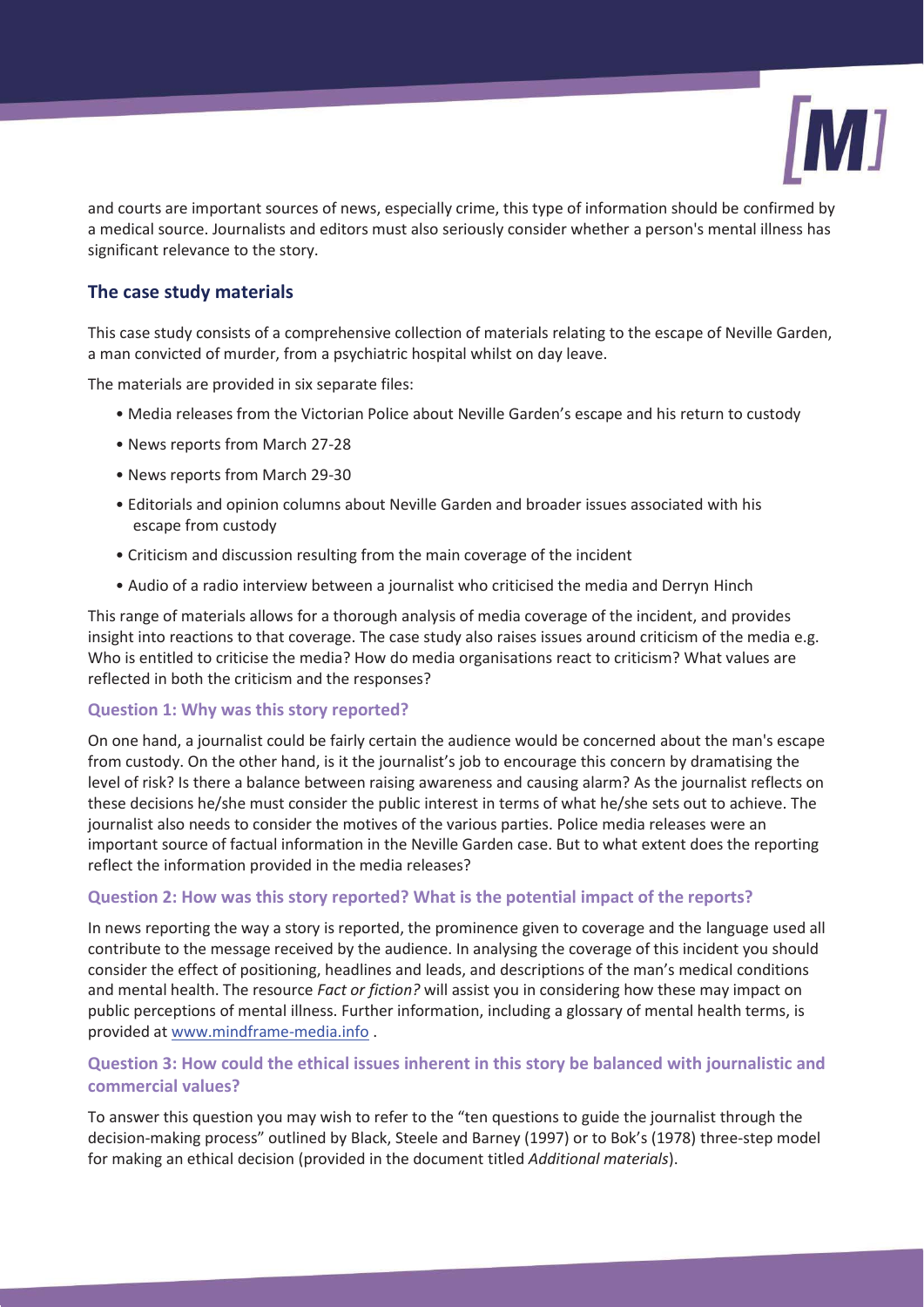

## **Question 4: Is the editorial reporting on this incident more or less ethical than the reporting found in the news section?**

Following the arrest of Neville Garden, a number of newspaper editorial writers and columnists also wrote about the topics of schizophrenia, crime and the incarceration of people with mental illnesses. Using *Fact or fiction?* you could review the approach taken by these writers in relation to guidelines for reporting about mental illness.

## **Question 5: Is the criticism published in relation to the news coverage of this incident appropriate? Is it ethical?**

Consider the article published in *The Australian* 25 May 2001 criticising the *Herald Sun's* coverage. Is the article ethically written? Are the assertions substantiated in the text? In the interview with Derryn Hinch 25 May 2001, does Hinch substantiate his claim that the journalist has been unfair? Is the journalist able to ethically defend her position? In the response from the *Herald Sun's* editor in chief (published in *The Australian*, 31 May 2001), are the assertions substantiated in the text? Can this view be balanced with the views expressed in the letters from members of the public?

#### **Question 6: How can this incident be used as a prompt for a feature story?**

Your tutor or lecturer may ask you to write a 1500 word article critiquing the overall media coverage of Neville Garden's escape, suitable for publication in the Media section of *The Australian*. *Fact or fiction?* can be used as a reference for the article. Alternatively, the media coverage of this incident can be used as the starting point to identify potential angles for a feature article that explores broader issues relating to mental illness, violence and crime. You may also wish to use the reference materials at www.mindframemedia.info to assist in identifying a topic.

Once you have chosen a topic, you will need to consider:

- How might a journalist shed light on the issue?
- What are the key points to get across?
- As the journalist, who would you need to talk to? What would you ask?
- Where can you get background information?
- Is there anything you need to know before interviewing a person with a mental illness?
- How will the article be structured?

#### **Question 7: Using the case study for a radio current affairs story**

Your tutor or lecturer may ask you to use the audio of the interview with Derryn Hinch (available on the *Mindframe* for Universities website), the printed transcript and your own research to record and edit a 3 minute current affairs story about either:

- The issues highlighted in the news coverage (e.g. security, public safety, rehabilitation programs) OR
- The controversy and criticism resulting from the coverage

In developing the broadcast you will need to consider the message of the story, the extent to which the audio will drive the story, a process for deciding which grabs to select, and how to structure the voice piece.